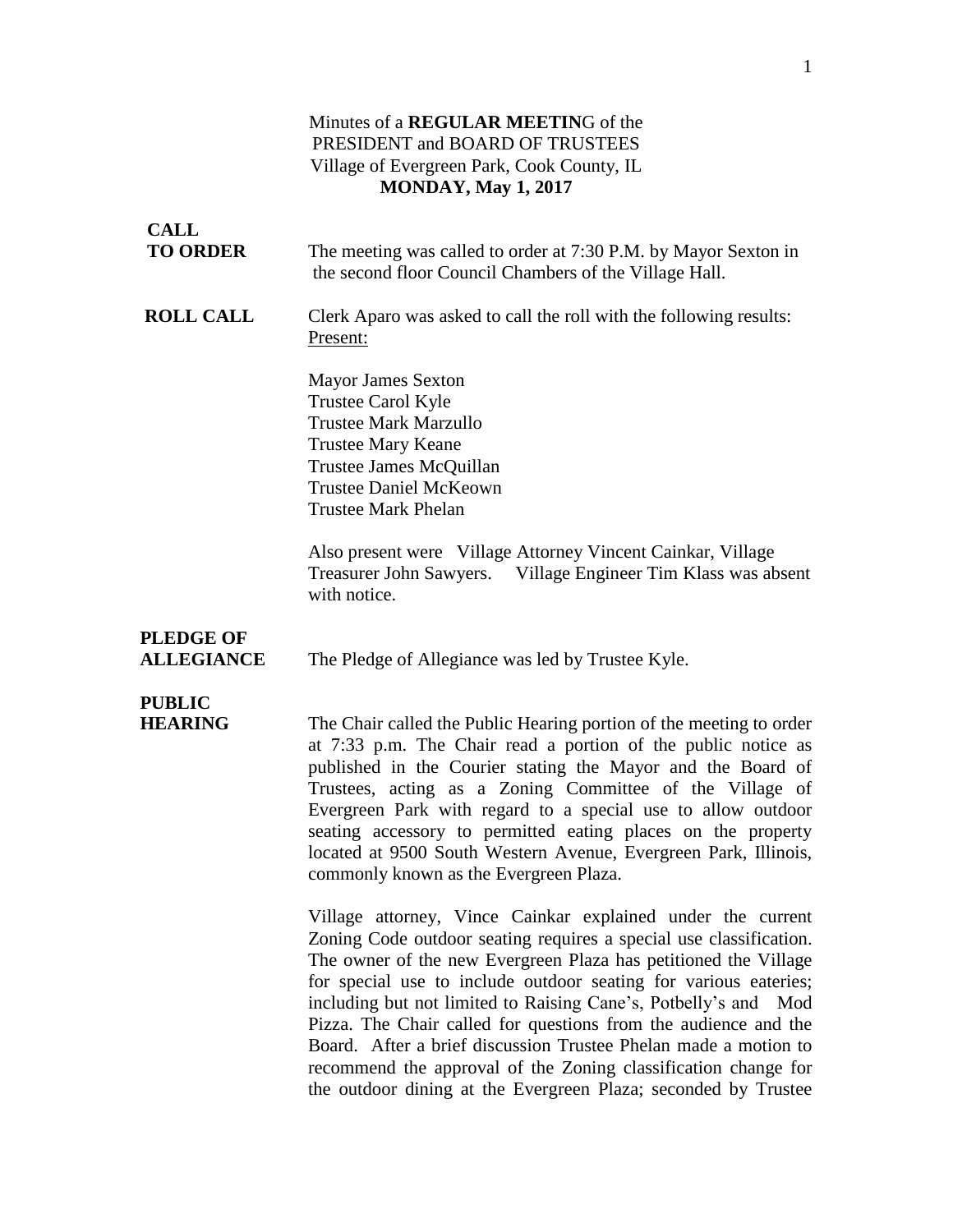Keane. Upon roll call Trustees voting YES: Kyle, Marzullo, McQuillan, Keane, McKeown and Phelan, voting NO: NONE. The motion was passed and so ordered by the Chair. There being no additional comments from the Board nor was the audience, the Public Hearing portion of the meeting closed at 7:37 p.m.

**FORUM** The Chair made the following announcements:

**PUBLIC**

- 1. The Chair explained that he spoke to Scott McQuillan regarding the night time parade for Girls Softball on a Friday night.
- 2. The Chair thanked Fire Chief Ron Kleinhaus for his expeditious release of fire safety tips for residents following a request from the Village Trustees.
- 3. Nicor project will begin the meter project on May 15, 2017. You will be notified when they are working in your area.
- 4. On Saturday, May 13, 2017 at Noon the celebration of the 100<sup>th</sup> year Fatima Anniversary Rosary visits Holy Redeemer at  $95<sup>th</sup>$  and Lawndale.
- 5. Animal License renewal forms have been mailed and are due by June 1, 2017.
- 6. The Driving Range at the 50 acre park is open. Check the website for spring hours.
- 7. Farmers Market starts Thursday May 4, 2017 and runs to October 26, 2017 every Thursday at Yukich Field.
- 8. "Memories to go" is almost at full capacity and will be held at Yukich Fields on Saturday, May 6, 2017.
- 9. The Recreation Department's Candlelight Theatre directed by Glenn Pniewski, will perform Give My Regards to Broadway, a new musical revue. The event takes place on Friday, June  $9<sup>th</sup>$  at 8:00 p.m.; Saturday, June  $10<sup>th</sup>$  at 7:00 p.m. and Sunday, June  $11<sup>th</sup>$  at 3:00 p.m. at the EP Senior Center, 9547 S. Homan. Tickets are available at the Community Center.
- 10. Summer movies in the Park event, co-sponsored by the Evergreen par Stallions; will be held on Friday, June 23, 2017  $-9:00$  p.m. at Circle Park, 97<sup>th</sup> /Homan. Featured movie is Little Giants. The event is subject to cancellation if weather is inclement.
- 11. Summer concerts begin June 4, 2017 at Circle Park with the talented 60 piece band, Encore Concert Band at 6:00 p.m. sponsored by First National Bank of Evergreen Park.
- 12. The Annual 5k Run is Saturday, June 24, 2017 at Klein Park. Registration is 7:30 a.m. to 8:15 a.m. and the run begins at 8:30 a.m.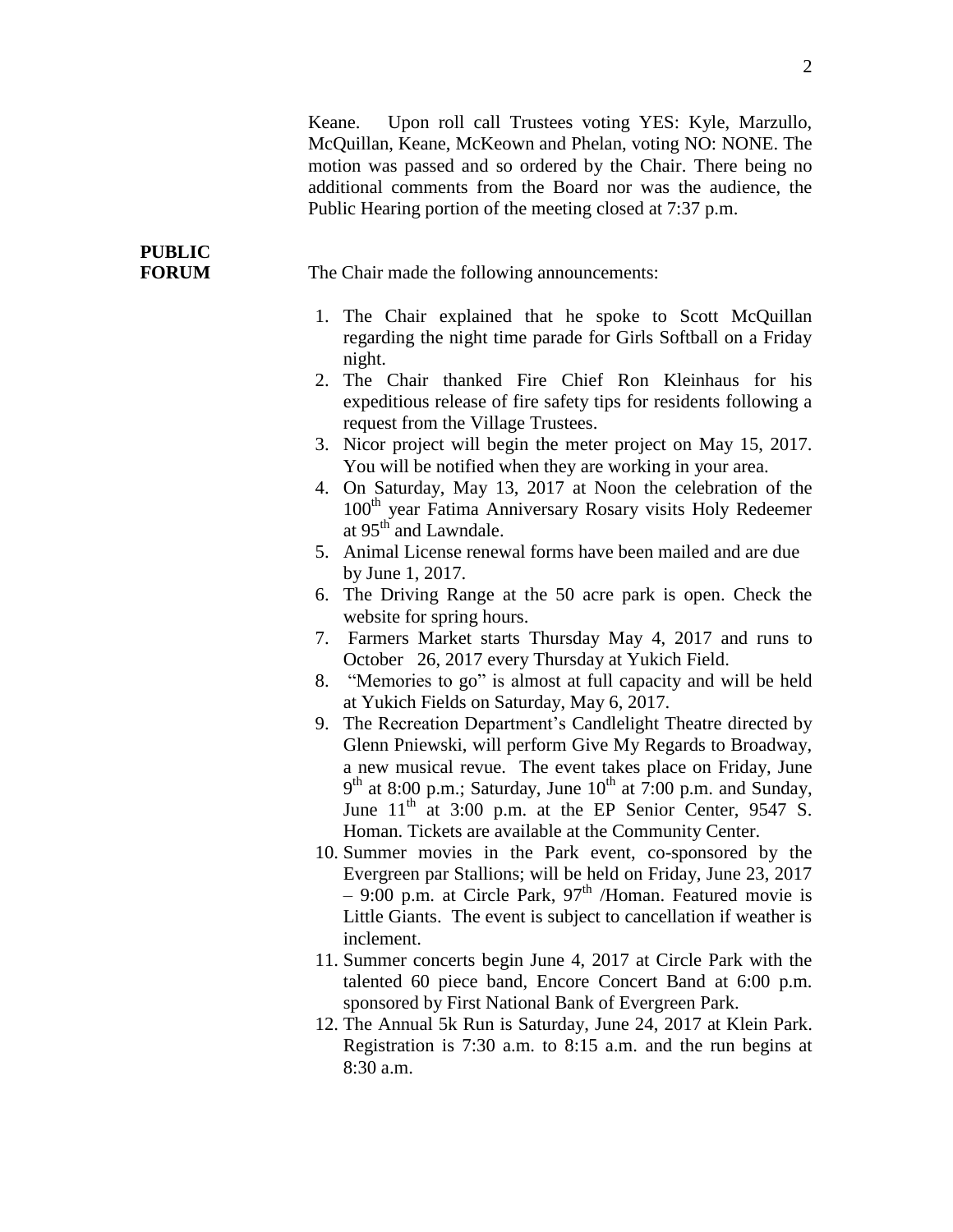- 13. The 29th Annual Day in the Park is Saturday, June 24, 2017, 11:30 a.m. – 9:00 pm at the Community Center.
- 14. The 49<sup>th</sup> Annual Independence Day Parade is Monday, July 3, 2017 at 6:30 p.m. Fireworks at dusk at Duffy Park 92<sup>nd</sup> and Millard. Rain date for fireworks only is Friday, July 7, 2017.
- 15. Commendations to the EP Police Department on the apprehension of the stolen unattended running vehicle. The Chair reminded everyone not to leave cars running with unlocked doors.
- 16. Trustee McQuillan questioned if Nicor really is doing the meter work at 8:00 p.m. on a Sunday evening. Mr. Lorenz answered yes as they are working with residents to accommodate their schedules.
- 17. Laura Shallow, Environmental Commission thanked Clerk Aparo and Maribeth Churak for their help during the recent Yoga in the Park and the Textile Recycling events. A future event with Sue Palka, Master Gardner is planned at the park for May 27, or June  $4<sup>th</sup>$  weather permitting.

#### **COMMENTS** Ms. Brenda Dixon, 9800 Block of Maplewood had concerns regarding the clean-up of the proposed outdoor eating areas at the new Plaza. The Chair answered all stores will be responsible for their areas.

Ms. Michelle Moncato, 9600 Block of Maplewood questioned traffic control and the construction of the fence around the Plaza area. The Chair answered new fencing will be erected and a berm and new landscaping in the Plaza area. He added they are encouraged to contact him with any issues.

# **REGULAR**

**AUDIENCE**

**AGENDA** Motion by Trustee Phelan second by Trustee Kyle, to waive reading of the minutes of the April 17, 2017 Regular Meeting of the President and Board of Trustees and approved as presented was passed by unanimous voice vote and so ordered by the Chair.

# **RESOLUTION**

**NO. 13-2017** Motion by Trustee McKeown second by Trustee Marzullo, to approve **Resolution NO. 13-2017** with expenditures of the General Corporate Fund of \$ 500,935.15 and the Water Management Fund, \$71,596.00 and the Street Bond Fund, \$ 45,250.00 for a total of \$ 617,782.11. Upon roll call, voting YES: Trustees Marzullo, McQuillan, Keane, McKeown, Phelan and Kyle; voting NO: NONE. The motion was passed and so ordered by the Chair.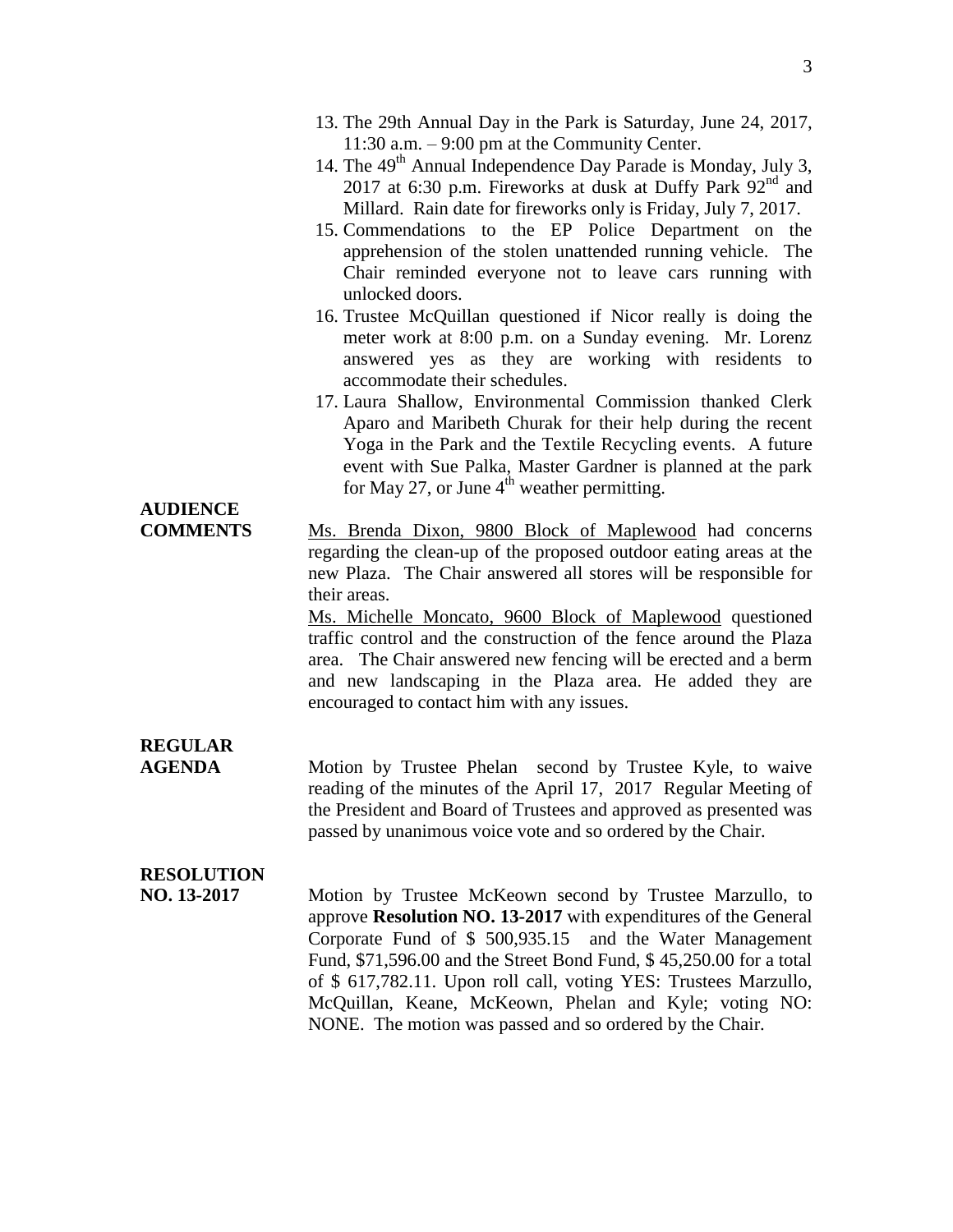# **WATER COLLECTOR'S**

**REPORT** Motion by Trustee McKeown second by Trustee McQuillan, to accept for file and information the Waters Collector's report for **April 2017** in the amount \$ 584,284.22. The motion was passed by unanimous voice vote and so ordered by the Chair.

### **VILLAGE COLLECTOR'S REPORT**

Motion by Trustee McQuillan second by Trustee Keane to accept for file and information the Village Collector's report for **April 2017** in the amount of \$1,318,602.61. The motion was passed by unanimous voice vote and so ordered by the Chair.

# **BUSINESS**

**CERTIFICATES** Motion by Trustee Marzullo second by Trustee Kyle to accept the application for Business Regulation Certificate for **POTBELLY SANDWICH SHOP** to operate a fast food restaurant located at 9544 S. Western Avenue. Upon roll call, voting YES: Trustees McQuillan, Keane, McKeown, Phelan, Kyle and Marzullo; voting NO: NONE. The motion was passed and so ordered by the Chair.

> Motion by Trustee Kyle second by Trustee McKeown to accept the application for Business Regulation Certificate for **WEIGHT WATCHERS to** operate a weight control /loss service located at 2520 W. 94<sup>th</sup> Street. Upon roll call, voting YES: Trustees Keane, McKeown, Phelan, Kyle, Marzullo and McQuillan; voting NO: NONE. The motion was passed and so ordered by the Chair.

> Motion by Trustee Phelan second by Trustee Keane to accept the application for Business Regulation Certificate for **PETCO # 1990 to** operate retail sales of pet supplies located at 9670 S. Western Avenue. Upon roll call, voting YES: Trustees McKeown, Phelan, Kyle, Marzullo, McQuillan and Keane; voting NO: NONE. The motion was passed and so ordered by the Chair.

> Motion by Trustee Marzullo second by Trustee Kyle to accept the application for Business Regulation Certificate for **SPORTS TRAVELER, LLC D/B/A/ SPORTS TRAVELER to** operate a sports travel service/agency located at  $3100 \text{ W}$ .  $95^{\text{th}}$  Street. Upon roll call, voting YES: Trustees Phelan, Kyle, Marzullo, McQuillan, Keane and McKeown; voting NO: NONE. The motion was passed and so ordered by the Chair.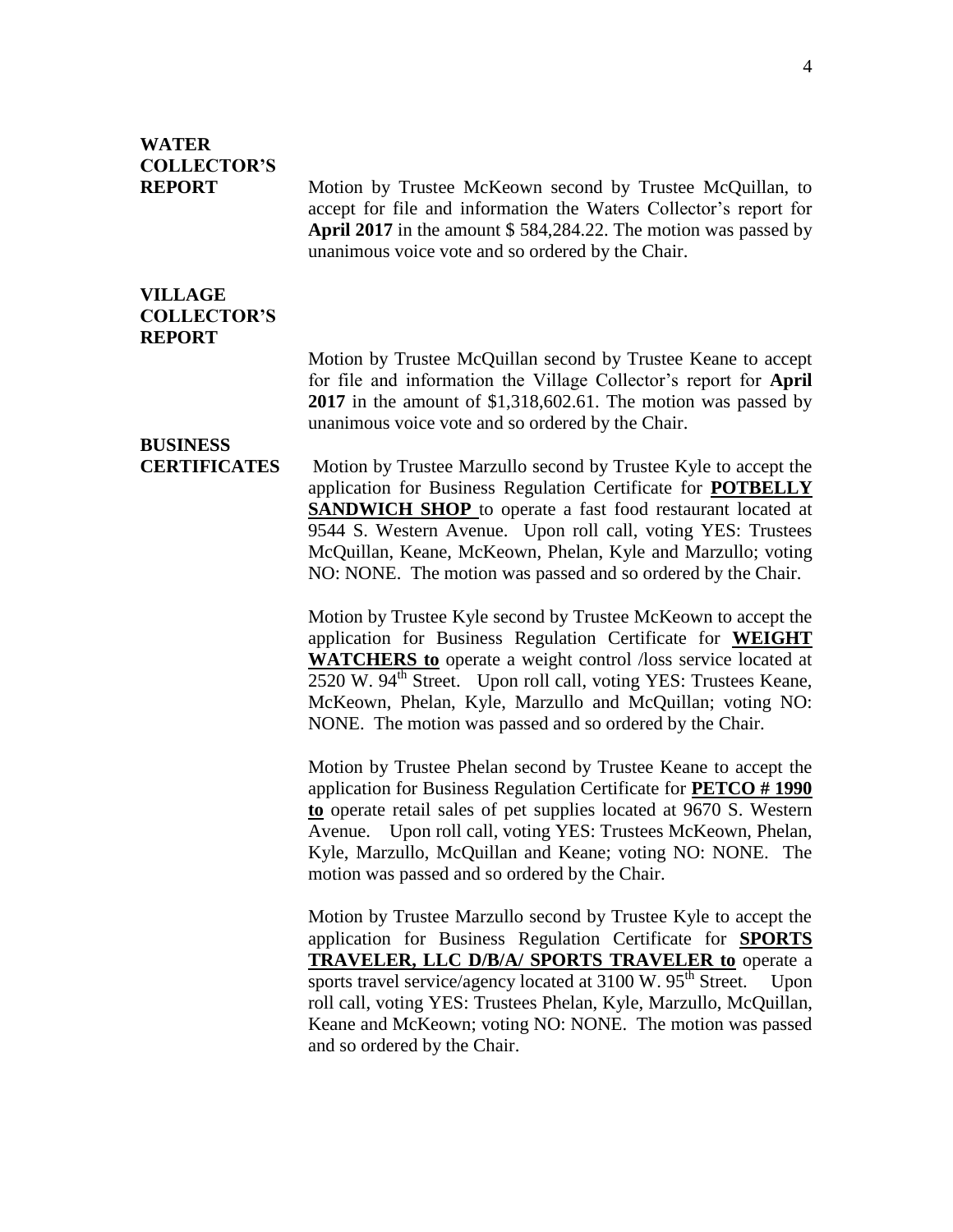## **ORDINANCE**

**NO. 5-2017** Motion by Trustee Kyle second by Trustee McQuillan to approve **ORDINANCE NO. 5-2017**, "*AN ORDINANCE APPROVING THE NET3 EVERGREEN PARK II SUBDIVISION OF THE PROPERTY LOCATED AT 8900 SOUTH TROY AVENUE, IN EVERGREEN PARK, ILLINOIS."* The Chair noted this is the old Aqua property that has been divided into parking with a detention easement and open space. Upon roll call, voting YES: Trustees Kyle, Marzullo, McQuillan, Keane, McKeown and Phelan; voting NO: NONE. The motion was passed and so ordered by the Chair.

## **ORDINANCE**

**NO. 12-2017** Motion by Trustee McKeown second by Trustee McQuillan to approve **ORDINANCE NO. 12-2017**, "*AN ORDINANCE GRANTING A SPECIAL USE PERMIT TO ALLOW OUTDOOR SEATING ACCESSORY TO PERMITTED EATING PLACES ON THE PROPERTY LOCATED AT 9500 SOUTH WESTERN AVENUE (EVERGREEN PLAZA), EVERGREEN PARK, ILLINOIS."* Upon roll call, voting YES: Trustees Marzullo, McQuillan, Keane, McKeown, Phelan and Kyle; voting NO: NONE. The motion was passed and so ordered by the Chair.

#### **PUBLIC WORKS PROCLAMATION**

Motion by Trustee Phelan second by Trustee Keane to proclaim, "**May 21-27TH, 2017 as National Public Works Week – Public Works Connects Us, in the Village of Evergreen Park.**" The Chair thanked all the men and women of the Public Works Division for their continued commitment to the Village and its residents. The motion was passed by unanimous voice vote and so ordered by the Chair.

### **EPPD COLLEGE**

**INTERN** Motion by Trustee McQuillan second by Trustee Keane to approve Police Chief's Saunders request to approve Neil Hoglund's application to participate in the Evergreen Park Police Department's College Student Internship Program. Upon roll call, voting YES: Trustees McQuillan, Keane, McKeown, Phelan, Kyle and Marzullo; voting NO: NONE. The motion was passed and so ordered by the Chair.

## **ENGINEER'S**

**REPORT** The Engineer was absent.

## **ATTORNEY'S**

**REPORT** The Attorney had no report.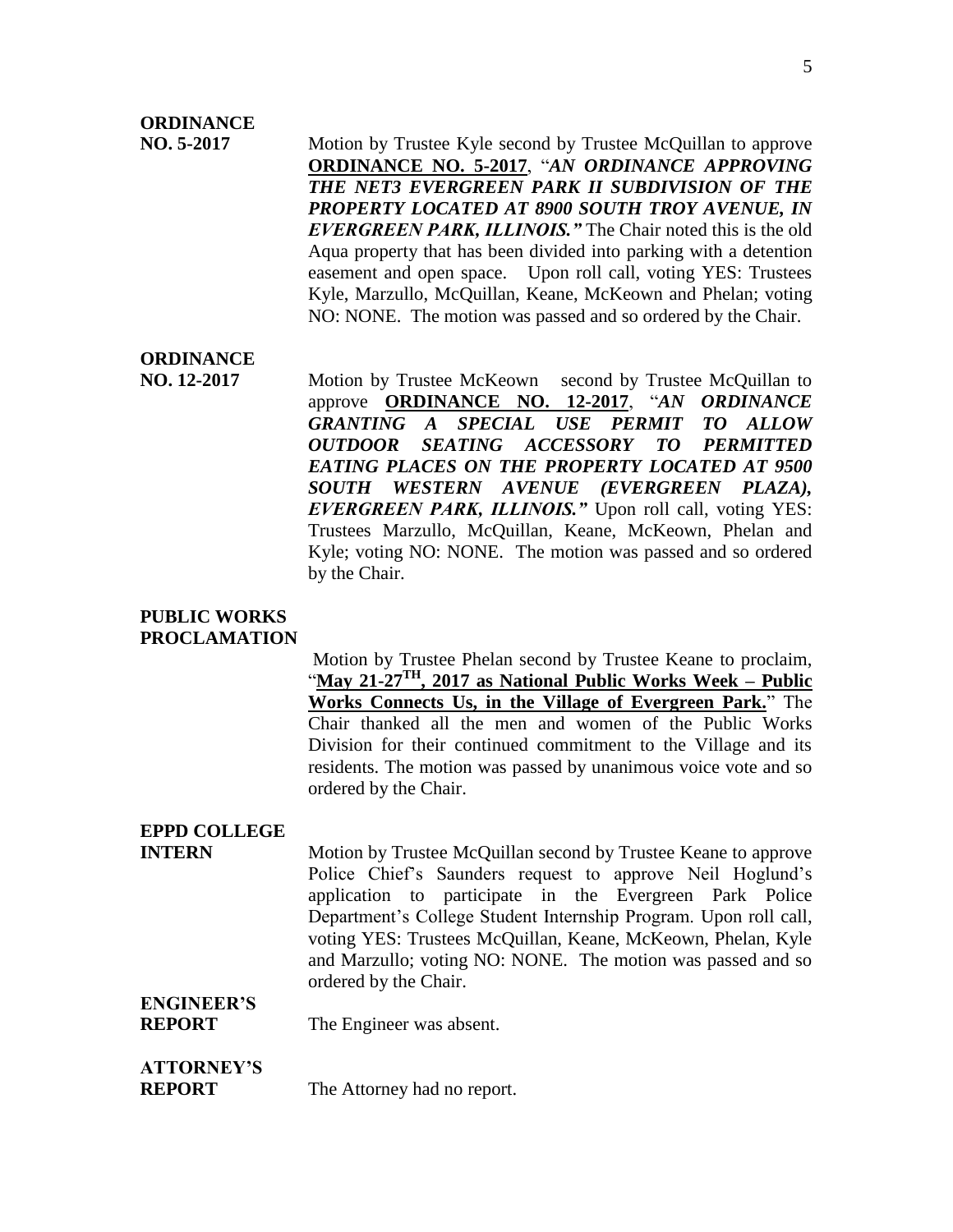**DEPT HEADS** Mr. Feltz, Youth director reported 37 kids per day using the Youth facilities during Spring Break. Staff and teens helped organize craft boxes for the Village wide garage sale. He is working with Bonnie Osborn who is looking for high school volunteers for United by Faith for help with the raised garden beds.

> Dennis Duffy, Recreation Dept. reported a tee-ball age 3-5 is just short of 100 participants and spring soccer has 120 children participating.

**BIDS** Motion by Trustee Phelan second by Trustee Kyle to approve the request from PW Director Lorenz to purchase (1) 2017 Ford F250 XL 4 x2 Crew Cab Pick-up for the Parks Division at a cost of \$25,803.00 this replaces a 2001 F-250 with over 100,000 miles on it. Also, to purchase (1) 2017 Ford F250 XL 4 x 2 Pick-up for the Street Division through at a cost of \$22,101.00 which replaces Truck 42 with 55, 000 miles and in need of major engine work. Both trucks are budgeted items and will be bought through State Purchase. Old trucks will be auctioned on line. Upon roll call, voting YES: Trustees Keane, McKeown, Phelan, Kyle, Marzullo and McQuillan; voting NO: NONE. The motion was passed and so ordered by the Chair.

# **UNTABLE**

**ROOF BID** Motion by Trustee Kyle second by Trustee Phelan to remove from the table and approve the roofing bid for the 3300 W  $93<sup>rd</sup>$  Street Garage Roof for all four areas. Upon roll call, voting YES to untable: Trustees McKeown, Phelan, Kyle, Marzullo, McQuillan and Keane; voting NO: NONE. The motion was passed and so ordered by the Chair. The Chair stated Malcor Roofing was the lowest bid of \$196,000.00 and his follow up conversations with Mr. Lorenz were about any extra work charges not stipulated in the contract require Board approval

- **MISC.** The Chair stated this is the last meeting for Trustee Daniel McKeown. He thanked Dan for his many years on the Police Commission and his service as a Trustee for the past 4 years. The audience gave him a hearty round of applause. The Chair wished him much health and happiness in the future and invited everyone to enjoy cake with Trustee McKeown after this meeting. Trustee McKeown thanked the Mayor for his comments.
- **ADJOURNMENT** With nothing further to come before this meeting, motion by Trustee Phelan second by Trustee Marzullo that this Regular